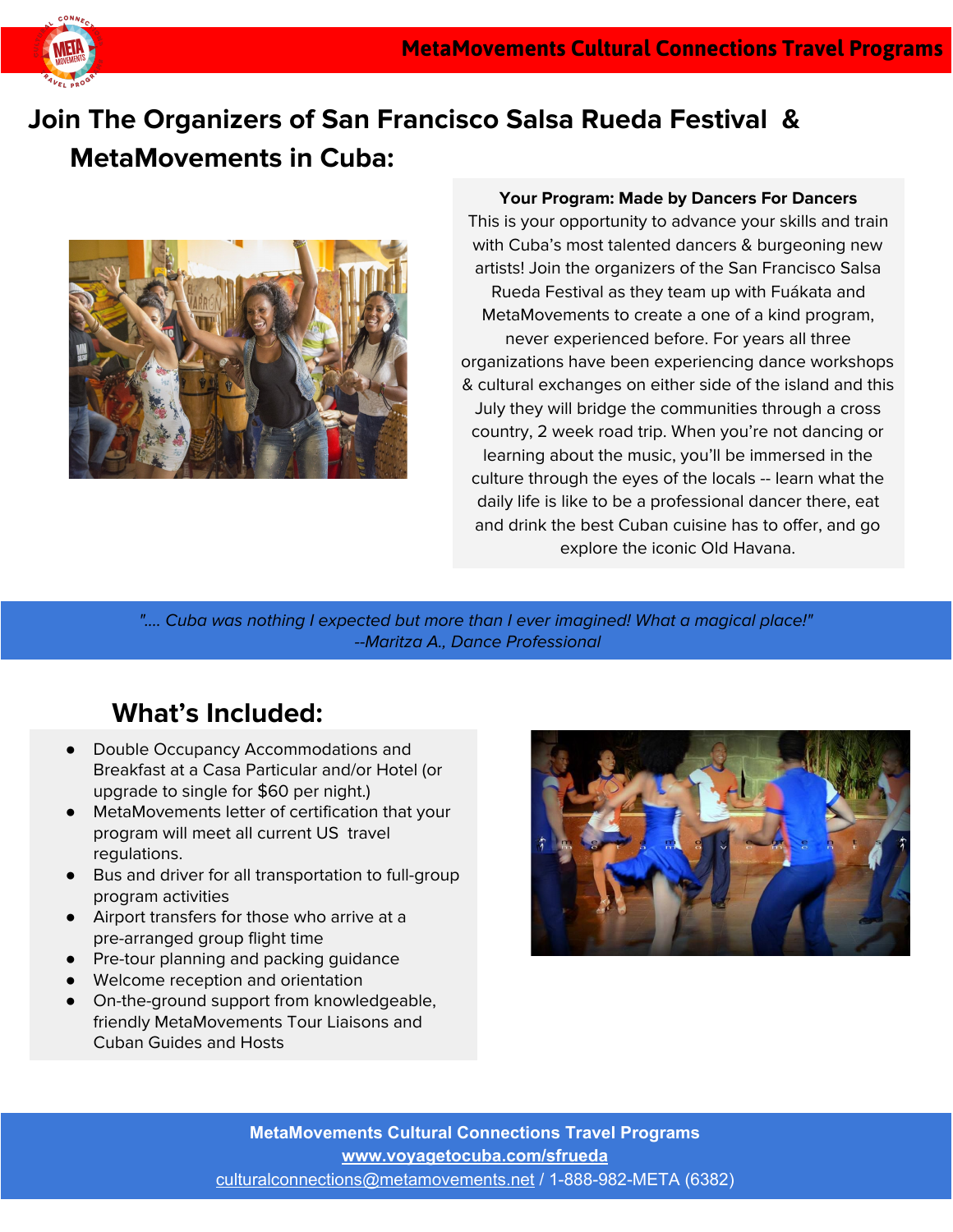



- 24 hour emergency assistance available during the trip
- Translation for non-Spanish speaking travelers
- Full time daily schedule of activities, designed by dancers, for dancers, that fulfill US travel regulations
- Opportunities to customize your program, by signing up for private lessons or other add-ons

#### **Tour Features:**

- Exchange with professional dancers and artists in styles such as Afro-Cuban, Cuban Contemporary and Cuban Salsa as you take your skill-set to a whole new level!
	- ViaDanza & Conjunto Folclorico of Havana
	- Sabor DKY & Yanek Revilla of Santiago
- Join Cuban artists for the road trip of a lifetime see Santiago, Camaguey, and Havana and enjoy dance the whole way
- See sites and sounds rarely experienced by the American traveler: dive into nature, culture, and urban landscapes in a whole new way!

| <b>Title</b>           | <b>Cities Visited</b>                                  | <b>Dates</b>                                         | <b>Regular Price</b>  |
|------------------------|--------------------------------------------------------|------------------------------------------------------|-----------------------|
| Eastern Cuba           | Holguín, Santiago, Camagüey                            | 5 Days - July 3rd -7th                               | $$1999$ **            |
| <b>Provincial Tour</b> | Camagüey, Cienfuegos, Trinidad,<br>Matanzas, Varadero  | 4 Days - July 7th -10th                              | $$1999**$             |
| Western Cuba           | Varadero, Matanzas, Havana                             | 5 Days - July 10 - 14th                              | $$1999$ <sup>**</sup> |
| Combination<br>Options | Eastern & Provincial Tour<br>Western & Provincial Tour | 8 Days - July 3rd - 10th<br>8 Days - July 7th - 14th | \$3499**              |
|                        | Full Program                                           | 12 Days - July 3rd - 14th                            | \$4499**              |

### **Dates & Packages:**

\*\*Important Note: All packages are payable by check or cash. If you would like to pay electronically, for all or part of your package, please know that there are processing fees.